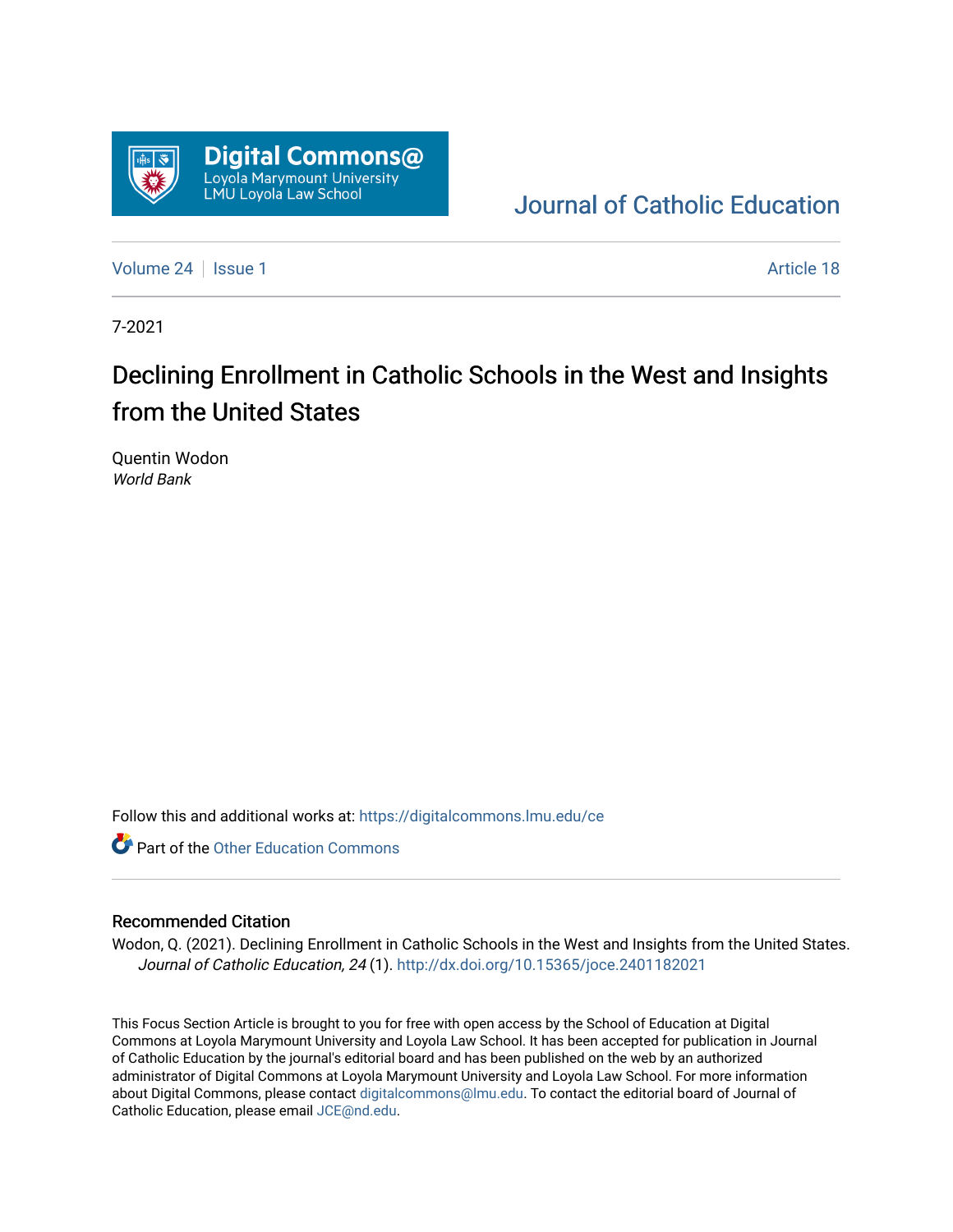*Journal of Catholic Education* Spring 2021, Volume 24, Issue 1, 285-[299](#page-15-0) This work is licensed under CC BY 4.0.  $\left(\overline{\mathbf{c}}\right)\left(\overline{\mathbf{f}}\right)$ <https://doi.org/10.15365/joce.2401182021>



# **Declining Enrollment in Catholic Schools in the West and Insights from the United States**

Quentin Wodon<sup>1</sup>

**Abstract:** While enrollment in Catholic schools is rising in the global south, it is declining in many Western countries. Providing a quality and holistic education experience remains essential in both developed and developing countries, especially for disadvantaged groups. But in addition, in developed countries, trade-offs may have to be confronted to stem the decline in enrollment that affects the financial sustainability of schools. Building on a presentation made at the closing plenary of OIEC's World Congress in New York, this paper focuses on the United States where enrollment in Catholic schools has been dropping for more than 50 years. In the absence of state support for Catholic schools and in a context of rising operating costs and therefore tuition, the decline in enrollment is due in part to a lack of affordability of schools given high out-of-pocket costs paid by parents. But other factors related to perceptions about Catholic schools also play a role. To stem the decline in enrollment, market research can help, including to assess how favorably Catholic and other types of schools are perceived in the population. The paper relies on data collected for the National Catholic Education Association to compare favorability ratings by type of schools and assess factors associated with these perceptions.

while enrollment in Catholic schools has been rapidly growing in much of the global south as discussed in a separate paper in this symposium (Wodon, 2020a), the situat is different in developed countries where enrollment h hile enrollment in Catholic schools has been rapidly growing in much of the global south as discussed in a separate paper in this symposium ([Wodon,](#page-15-1) [2020a](#page-15-1)), the situation is different in developed countries where enrollment has remained flat, or has declined years. According to [McDonald & Schultz](#page-15-2) [\(2018](#page-15-2)), enrollment declined from 5.2 million students

<sup>1</sup> World Bank and OIEC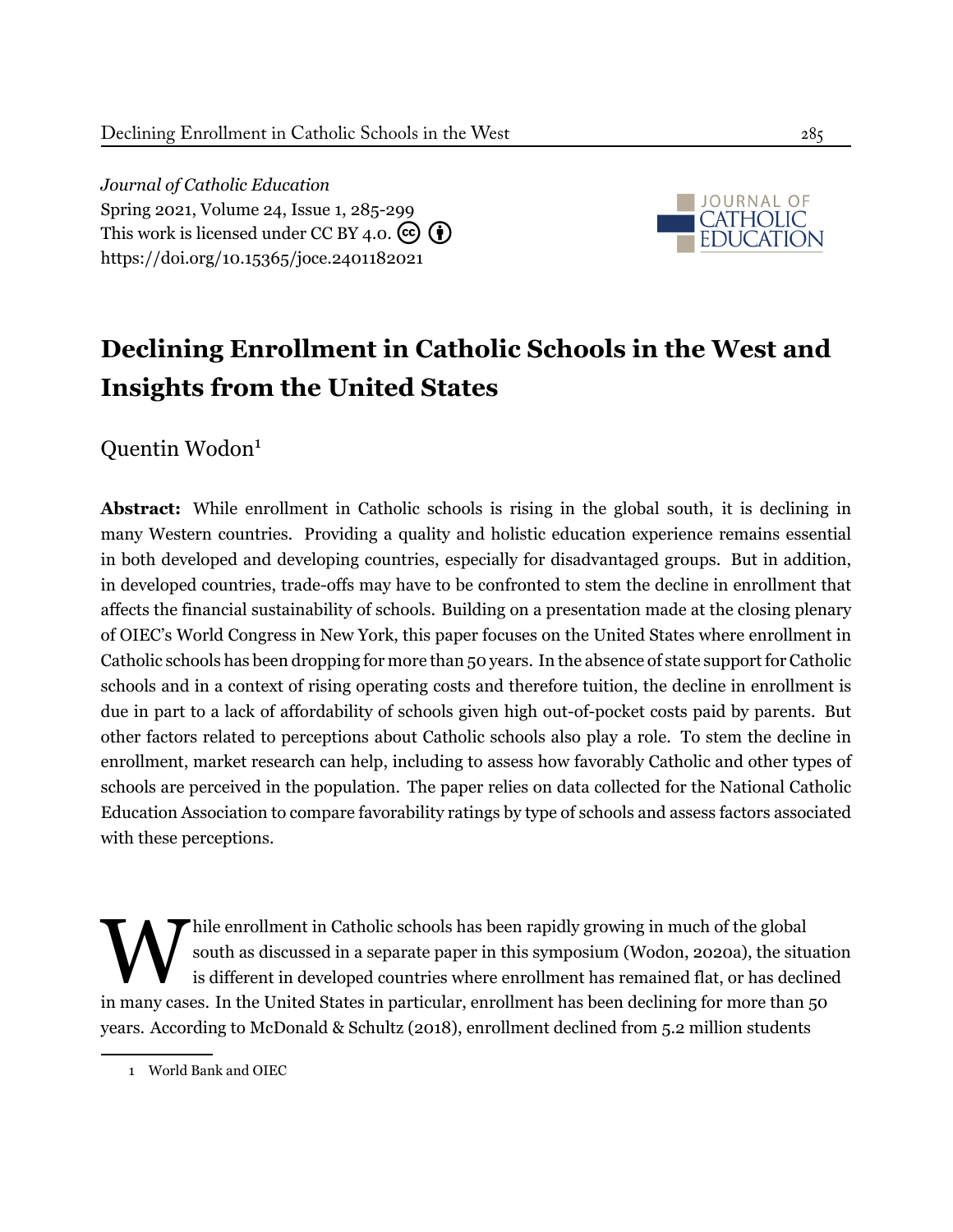in the mid 1960s to about 1.8 million today. This has put a strain on the financial sustainability of many schools ([National Catholic Education Association](#page-15-3), [2018\)](#page-15-3). To put these numbers in global perspective, the share of students in Catholic schools globally who lived in the United States in 1973, the first year for which global data on enrollment in Catholic schools are available in the statistical yearbooks of the Church, was 13.6 percent for primary schools and 10.4 percent at the secondary level. By 2016, the United States accounted for only 3.4 percent and 2.9 percent of all students in Catholic primary and secondary schools respectively (estimates based on data from [Secretaria](#page-15-4) [Status](#page-15-4) ([2019](#page-15-4)); see [\(Wodon,](#page-15-5) [2018b](#page-15-5), [2019](#page-15-6))).

Other developed countries have done better, but not necessarily great. This can be illustrated with data for Ireland and Great Britain<sup>1</sup> over the last three to four decades ([Wodon,](#page-15-7) [2020b](#page-15-7)). In Ireland, enrollment in K-12 schools has been stable at 0.84 million students in 2016 versus 0.87 million in 1980. In Great Britain, it declined slightly from 0.88 million students in 1980 to 0.72 million in 2016 according to data from the annual statistical yearbooks of the Church. Yet because of a rising number of students, in both countries the market share of Catholic schools declined. Considering statistics for Europe as a whole, enrollment in primary schools in 1980 stood at 4.0 million. By 2016, it had dropped by one fourth to 3.0 million. At the secondary level, enrollment increased only slightly from 3.4 million to 3.6 million, which suggests a lag in comparison to the overall increase in the number of students over that time.

Multiple factors may have led to the enrollment crisis in K-12 Catholic schools in many developed countries. In this paper, the focus is on the United States where the issue of affordability looms large. Federal support for Catholic schools is severely restricted under the Constitution. While some states have adopted voucher and other programs under school choice legislation that can help reduce out-of-pocket tuition costs for parents, revenue from these programs often account for just a few percent of schools' budgets. As parents foot most of the bill for their children's education in Catholic schools, rising tuition costs due to a growing reliance on lay teachers and staff have led many schools to be out of reach for the poor and the middle class. This is the case even though teachers in Catholic schools often work for lower pay than in public schools. This situation has contributed over time to an erosion in enrollment. In Great Britain, Ireland, and many other European countries, the decline in enrollment was less steep probably in part thanks to (at least some) state funding for Catholic schools, but other factors, including a process of secularization, have also led to worrying trends in enrollment.

In the United states itself, affordability is also not the sole reason why Catholic schools have lost ground. As noted by [Murnane & Reardon](#page-15-8) [\(2018](#page-15-8)), enrollment actually increased over the last few decades in other types of private schools for which tuition also increased. The authors suggest

<sup>1</sup> Given that the annual statistical yearbooks of the Church do not report enrollment specifically for England and Wales separately from Scotland, the unit of analysis for the quantitative analysis in this paper is Great Britain.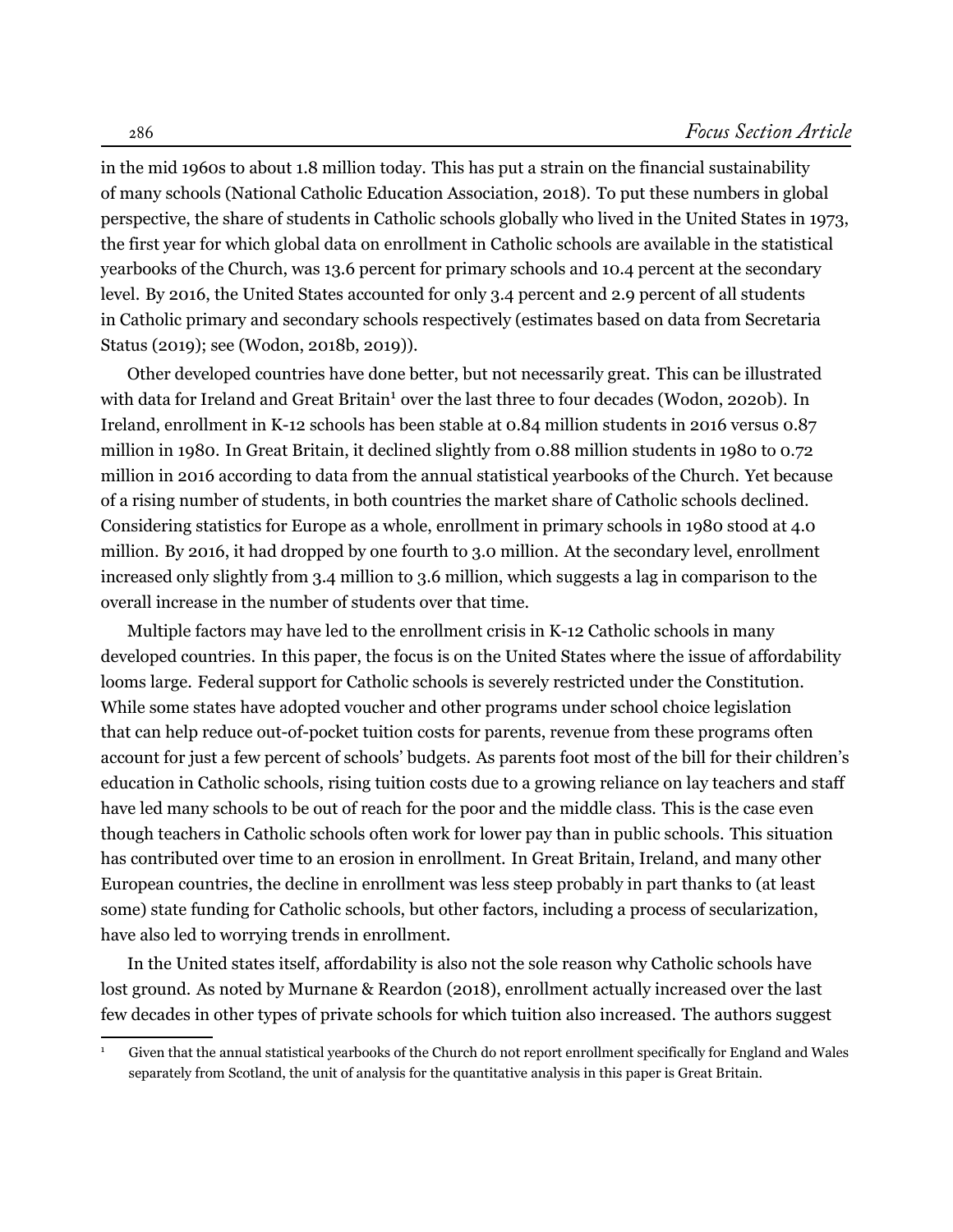#### Declining Enrollment in Catholic Schools in the West 287

that three factors led Catholic schools to fare worse than other private schools. First, because many Catholic schools were located in urban areas, they were especially exposed to competition from new charter schools. Second, disaffection from the Church may have weakened the traditional bounds that existed between communities and their Catholic schools, especially in the Northeast where the sexual abuse scandal was particularly severe, as was the drop in enrollment. Third, the poor who tended to benefit the most from academic gains when enrolling in Catholic schools were hardest hit by rising tuition.

To thrive, or even to survive, Catholic schools in the United States, and to some extent in other developed countries as well, must adopt new strategies to stem the decline in enrollment. This means responding to parental priorities for their children. Yet simply focusing on those parents who already send their children to Catholic schools is not likely to stem the decline in enrollment. Catholic networks of schools should also try to understand the priorities of parents who would be willing to consider Catholic schools, but have not yet enrolled their children in those schools, since these parents would be a natural target to stem the decline in enrollment and ensure the sustainability of existing schools. This may in turn imply considering some changes to accommodate these parents' priorities. To think about those issues, there is value in conducting market research to inform school leaders about options.

The objective of this paper is to share a few preliminary results from such research, based on data recently collected by the National Catholic Education Association (NCEA), in order to suggest how market research data can provide useful insights for Catholic school leaders. After a brief discussion of the literature on the Catholic school effect, the core of the paper consists in estimating favorability ratings among the US population by type of school and assessing how selected factors are associated with favorable or unfavorable perceptions. A brief conclusion follows.

## **Catholic School Advantage**

What is the perception of the population and parents about different types of schools? This question is fundamental for the future of Catholic schools today in the United States. Parental perceptions may relate in part to the quality of the education provided in the schools, and the available data indeed suggest that Catholic schools on average tend to provide a quality education, as discussed in [Wodon](#page-15-9) ([2018a](#page-15-9)) . In particular, measures of student performance on standardized tests from the National Assessment of Educational Progress (NAEP) suggest that average scores for students in Catholic schools tend to be higher than for students in public schools, whether one considers mathematics, reading, or other topics. This seems true in elementary as well as middle and high schools. Differences in student performance between Catholic and public schools are not large, but they are statistically significant.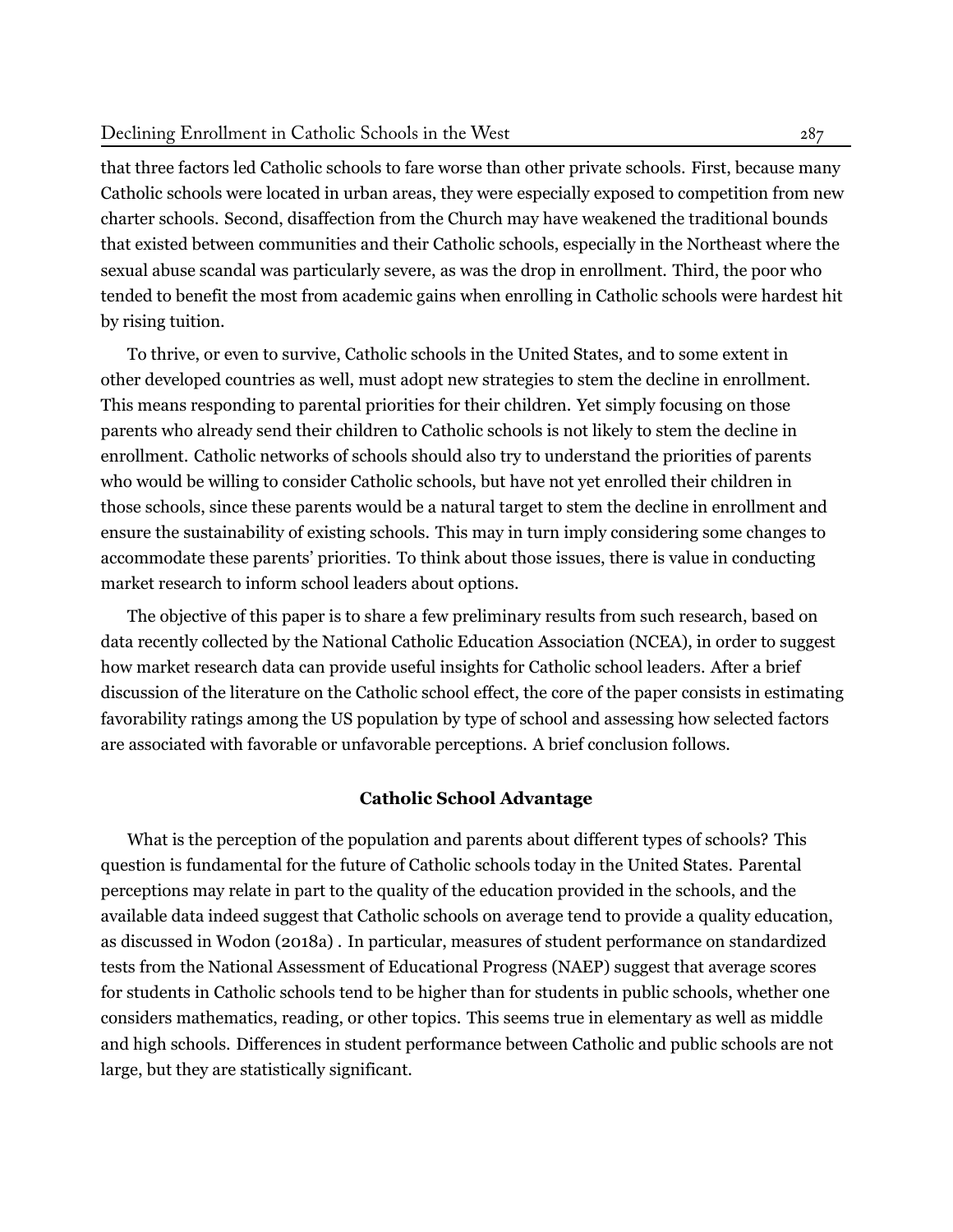Importantly, the higher average scores for students in Catholic schools seem to come in part from a smaller share of students performing at low levels. That is, the shares of students performing at or above the basic level but below proficiency are not very different between Catholic and public schools, but Catholic schools have more students performing above proficiency level, and fewer students performing below the base level, which matters for students from disadvantaged backgrounds.

These simple comparisons of average student performance between Catholic and public schools may be encouraging for Catholic schools, but they do not imply that the schools themselves perform better than public schools, since differences in performance may be due instead to differences in the characteristics of students attending the two types of schools. Still, broadly speaking, the research literature dating back to pioneering work among others by [Coleman et al.](#page-14-0) ([1982\)](#page-14-0); [Jepsen](#page-15-10) ([2003](#page-15-10)), [Greeley](#page-15-11) [\(1982\)](#page-15-11) , [Coleman & Hoffa](#page-14-1) [\(1987](#page-14-1)), and [Bryk et al.](#page-14-2) ([1993\)](#page-14-2) suggests the possibility of a Catholic school effect linked to core values espoused by the schools such as those of community, high expectations for students, and a concern for social justice leading schools to reach out to low-income and minority students. Subsequent more technical work also found evidence of a potential Catholic school effect ([Carbonaro,](#page-14-3) [2006](#page-14-3); [Evans & Schwab](#page-14-4), [1995;](#page-14-4) [Freeman & Berends,](#page-14-5) [2016](#page-14-5); [Hallinan & Kubitschek,](#page-15-12) [2013;](#page-15-12) [Sander,](#page-15-13) [1996;](#page-15-13) [Sander & Krautman,](#page-15-14) [1995](#page-15-14)). Some studies found no such effect after controlling for the characteristics of students enrolled in Catholic schools ([Elder](#page-14-6) [& Jepsen,](#page-14-6) [2014\)](#page-14-6), but overall a majority of the available studies tend to suggest a positive effect. Note that this is a different issue from the question of whether the presence of Catholic schools may lead to system-wide gains in student learning, as argued for example by West and Woessmann (2010).

Yet, perceptions of Catholic and other types of schools do not depend solely on academic performance. Decisions made by parents to send their children to Catholic schools are based on a wider array of considerations. Beyond cognitive skills, even when keeping a focus on whether students are being equipped with the skills they will need in the labor market, schools should enable students to become team-oriented problem-solvers. Socio-emotional skills are also essential, and probably a larger driver to success in labor markets (and more generally in life) than cognitive skills. Finally, character education and grit must also be nurtured, as should civic values, with some tentative evidence that Catholic schools may also do relatively well in this area ([Green et al.,](#page-15-15) [2018a,](#page-15-15) [2018b\)](#page-15-16)

## **Favorability Ratings for Catholic and Other Types of Schools**

Despite the likelihood of a Catholic school advantage, enrollment has been declining substantially for more than 50 years, as discussed earlier, in part due to rising tuition costs that make Catholic schools difficult to afford for low and middle income parents. In order to help Catholic school leaders understand parental perspectives on school choice, a market research survey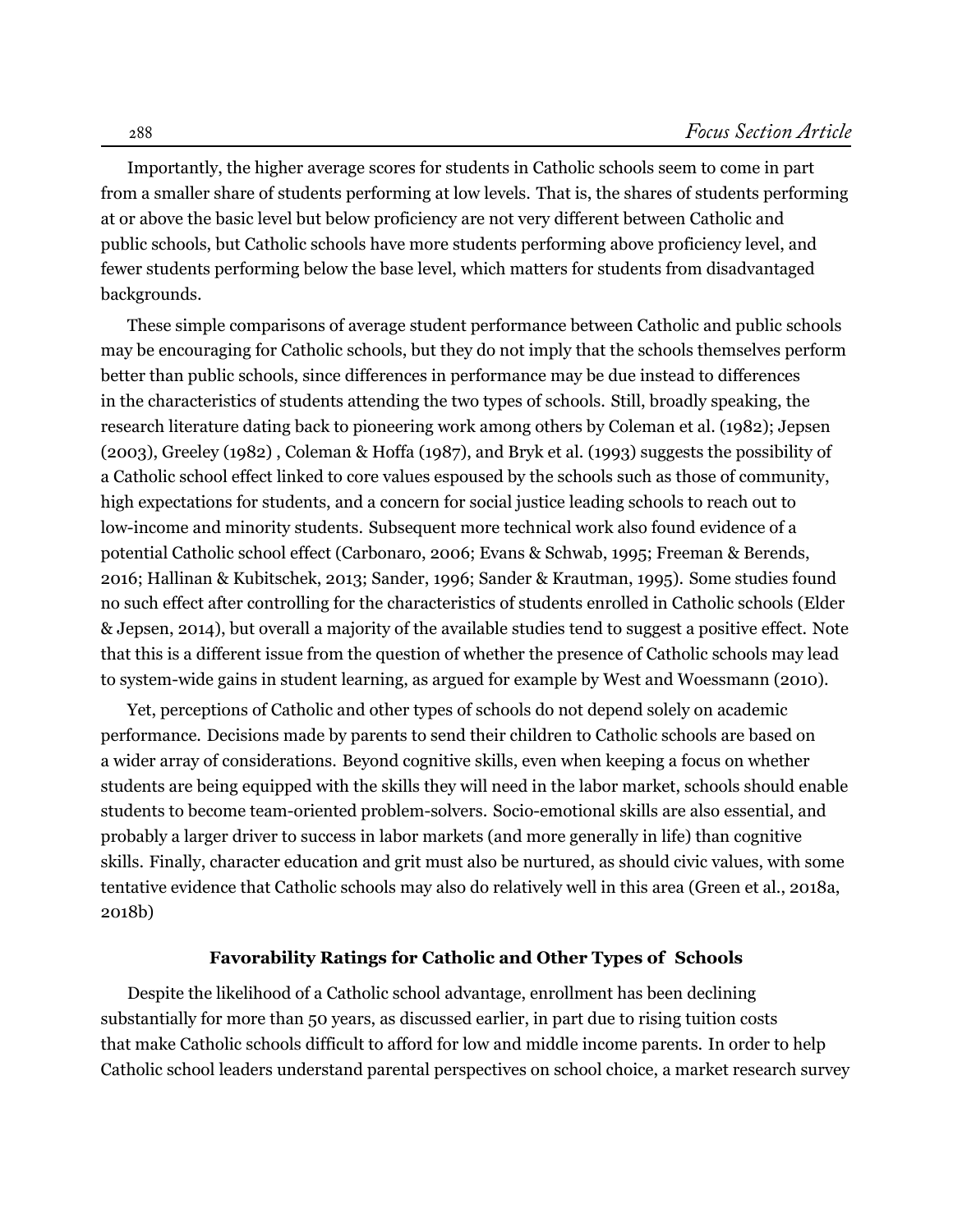was implemented in 2017 by Mayhill Strategies LLC with funding from the Catholic Education Philanthropy Working Group and support from FADICA (Foundations and Donors interested in Catholic Activities) and the Philanthropy Roundtable. The research led to the publication of a report available online entitled *The Catholic School Choice: Understanding the Perspectives of Parents and Opportunities for More Engagement* [\(National Catholic Education Association](#page-15-17) [and FADICA](#page-15-17), [2018\)](#page-15-17). The report is based on a mixed research methodology with both quantitative and qualitative data collection and analysis. This paper conducts more detailed analysis of the quantitative data collected for the report. The survey sample is nationally representative and was collected online in March-April 2017 with a total of 1,403 adult respondents. As several target groups were oversampled (including Hispanic parents), sample weights based on the U.S. Census and findings from the Pew Research Foundation were used to adjust population shares to reflect the demographic profile of the adult American population.

The dataset is rich, and the analysis in this paper is but a first "installment" in a broader program of work to look at factors leading parents to chose Catholic schools for their children. Specifically, the focus for this paper is on favorability ratings for various types of schools. Understanding whether the population as a whole, and parents in particular, views Catholic schools favorably matters not only for whether Catholic schools are likely to benefit from partial support for some of their students through school choice legislation at the state level, but also to find ways to stem the decline in enrollment.

While there is no magic bullet to solve the challenges faced by Catholic schools, market research can help to understand the strengths and vulnerabilities of the schools. Conceptually, as shown in Figure [1,](#page-6-0) the issue of how favorably the population sees Catholic and other schools can be considered as the first step in a three step process where the second step is whether parents are willing to consider the schools for their children, and the third step is the actual decision to enroll their children in a specific school. Clearly, parents who do not see a specific type of schools favorably are not likely to consider this type of schools for their children, which in turn would not lead to actual enrollment.

The survey identifies six different types of schools. The first three are public schools. Traditional public schools are owned, operated, and funded by government agencies, typically at the state level. Charter schools are owned and funded by the state, but operated by private entities under a contract with the government entity. Magnet schools are public schools that aim to attract highly talented students, often with a focus on technology, science or the arts. The next three types of schools are owned and operated by private entities, typically with no or only limited funding from local, state, or federal governments. The first of these modalities in the survey corresponds to secular (nonreligious) private schools. The other two correspond to Catholic schools and other (non-Catholic) religious schools.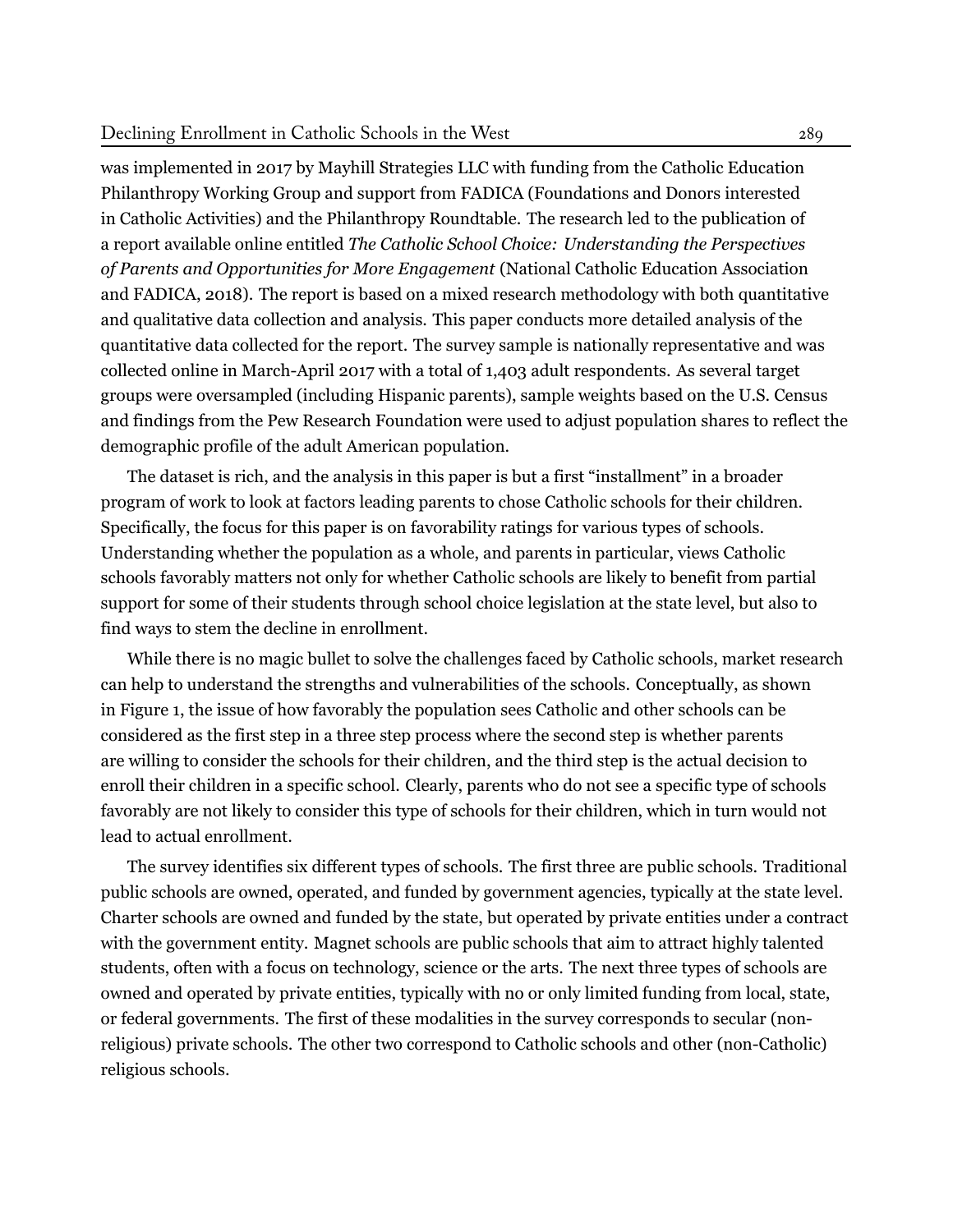### <span id="page-6-0"></span>**Figure 1** *Thought Process for the Decision to Enroll One's Children in a Specific Type of School*



The survey asked a wide range of questions to respondents to assess the perceptions of Catholic schools, but the most general question, which is the focus of this paper, reads as follows: "Below is a list of the different types of schools that students might attend in this country for grades K-12. Please indicate how favorable you feel toward each." Respondents rated the various types of schools on a four-point scale from very favorable to very unfavorable, with an additional modality if they never heard about the schools or did not feel that they knew enough to provide an assessment.

Table [1](#page-7-0) provides the shares of respondents rating the various types of schools by degree of favorability. Public schools have higher proportions of very favorable ratings (33.5 percent of the sample) and a large share as well of favorable ratings (37.6 percent). They also have lower proportions of respondents stating that they do not know enough to rate the schools. All five other types of schools have somewhat similar high favorability ratings, with just above one fifth or respondents perceiving the schools very favorably, and two fifths perceiving them favorably, although that specific proportion is higher for private non-religious schools (50.0 percent). However, Catholic schools have a higher proportion of very unfavorable ratings (11.8 percent) and somewhat unfavorable ratings (17.1 percent) and a smaller proportion of respondents not expressing a view than is the case for the four other types of non-public schools. Similar results are observed for other religious schools, suggesting that some unfavorable ratings may not be specific to Catholic schools, but applicable to many religious schools.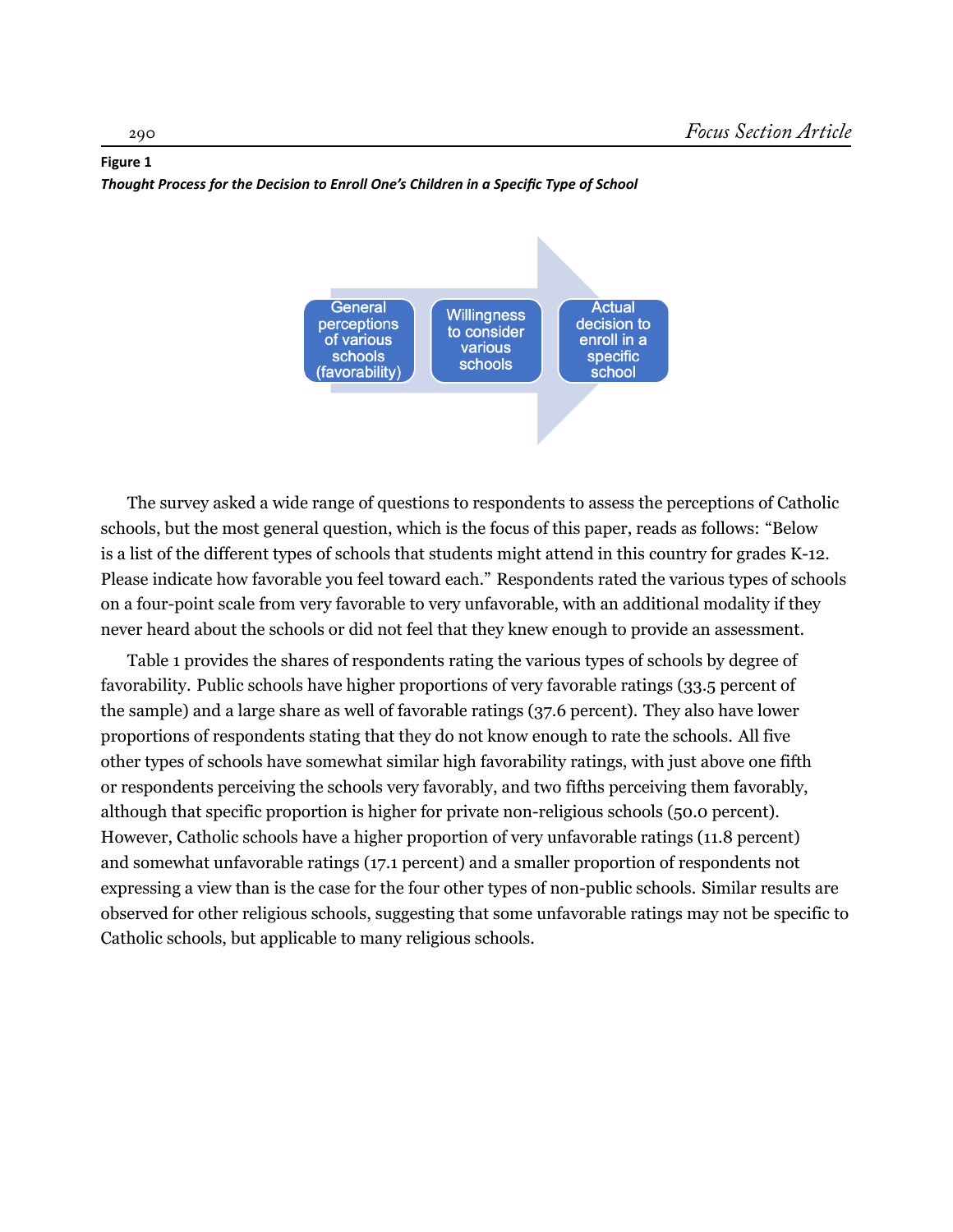#### <span id="page-7-0"></span>**Table 1**

#### *Favorability RaƟngs by Type of School (%)*

|                        |                 | <b>Public Schools</b> |            |  |  |
|------------------------|-----------------|-----------------------|------------|--|--|
|                        | Public          | Charter               | Magnet     |  |  |
| Very favorable         | 33.4            | 22.5                  | 21.3       |  |  |
| Somewhat favorable     | 37.6            | 44.0                  | 37.9       |  |  |
| Somewhat unfavorable   | 19.3            | 14.1                  | 11.0       |  |  |
| Very unfavorable       | 8.8             | 6.1                   | 6.1        |  |  |
| Never heard/don't know | 0.9             | 13.3                  | 23.7       |  |  |
| Total                  | 100.0           | 100.0                 | 100.0      |  |  |
|                        | Private Schools |                       |            |  |  |
|                        | Private         | Catholic              | Other Rel. |  |  |
| Very favorable         | 24.7            | 22.1                  | 20.2       |  |  |
| Somewhat favorable     | 50.0            | 40.5                  | 39.8       |  |  |
| Somewhat unfavorable   | 11.2            | 17.1                  | 17.7       |  |  |
| Very unfavorable       | 4.8             | 11.8                  | 10.6       |  |  |
| Never heard/don't know | 9.4             | 8.5                   | 11.7       |  |  |
| Total                  | 100.0           | 100.0                 | 100.0      |  |  |

Source: Author's estimation with FADICA 2017 survey.

Just under two thirds (62.6 percent) of respondents have a favorable or very favorable perception of Catholic schools. This is encouraging given that that share is more than ten times higher than the market share of catholic schools in the country, suggesting potential for growth. Yet more than a fourth (28.9 percent) has a somewhat or very unfavorable view of the schools. Table [2](#page-8-0) provides odds of a favorable versus non-favorable perception of the various types of schools. This is done by dividing the share of respondents with a very or somewhat favorable perception by the share of those with a very or somewhat unfavorable perception. For Catholic and other religious schools, the odds of a favorable perception are respectively at 2.2 and 2.1. For all other types of schools the odds are higher, with the highest odds observed for private non-religious schools (at 4.7), followed by charter and magnet schools (at respectively 3.3 and 3.4). Public schools with odds at 2.5 fare slightly better than Catholic and non-religious schools, but less well than private nonreligious, charter, and magnet schools.

There are, not surprisingly, differences in perceptions of the different types of schools according to the characteristics of respondents. For example, statistical analysis by faith affiliation suggests a positive correlation between religious beliefs for respondents and how favorably they perceive Catholic schools. But there is also a lot of variability in ratings within respondents from any given faith affiliation. For example, among Catholic respondents, only 4.0 percent rate Catholic schools very unfavorably. This proportion increases to 8.2 percent among other Christians, 13.3 percent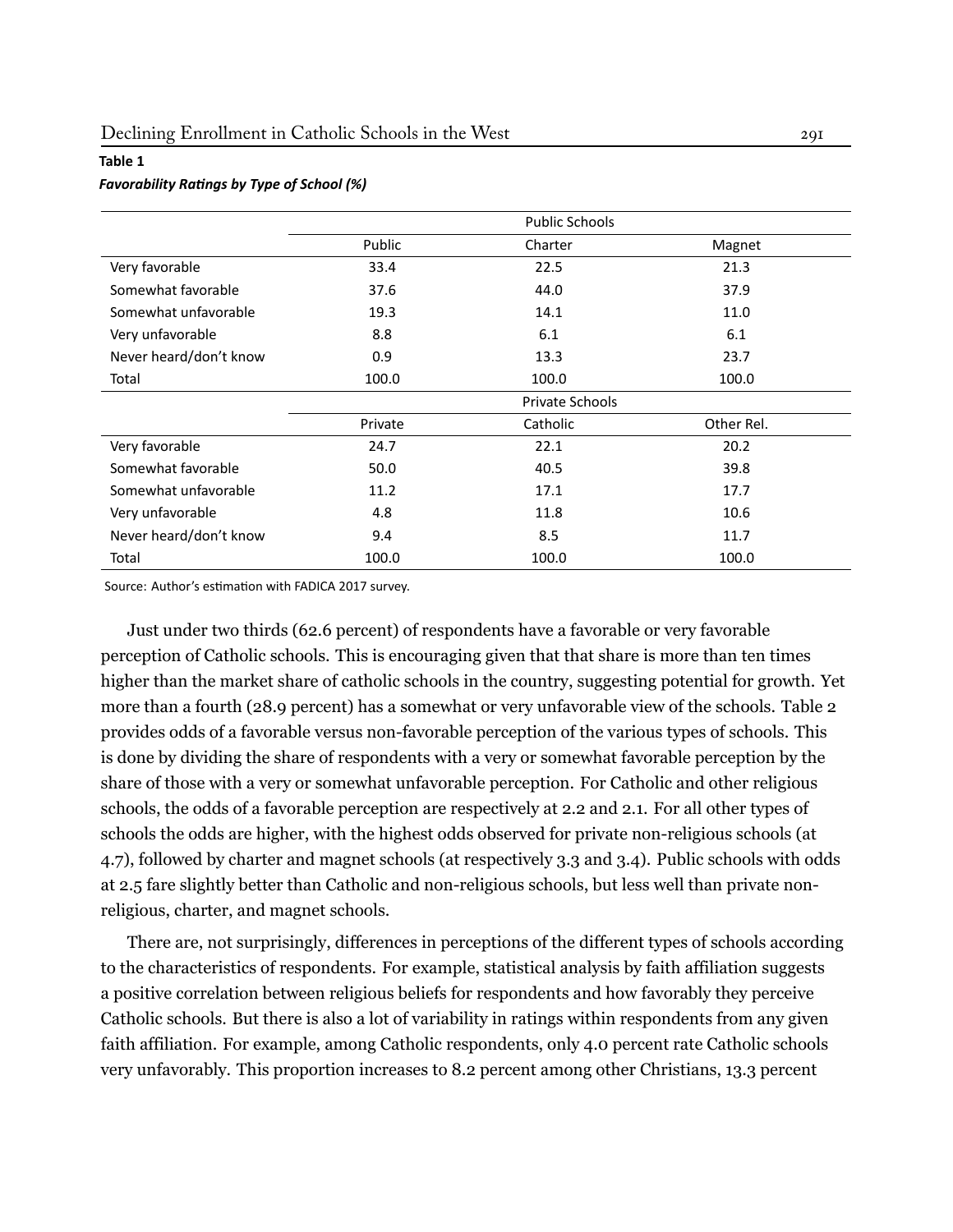## <span id="page-8-0"></span>**Table 2** *Odds of a Favorable RaƟng (RaƟo)*

|                   |                 | <b>Public Schools</b> |            |  |  |  |
|-------------------|-----------------|-----------------------|------------|--|--|--|
|                   | Public          | Charter               | Magnet     |  |  |  |
| Favorable vs. not | 2.5             | 3.3                   | 3.4        |  |  |  |
|                   | Private Schools |                       |            |  |  |  |
|                   | Private         | Catholic              | Other Rel. |  |  |  |
| Favorable vs. not | 4.7             | 2.2                   | 2.1        |  |  |  |

Source: Author's estimation with FADICA 2017 survey.

among believers in other religions, and 27.6 percent among non-affiliated individuals (this atheist, agnostics, and those not identifying with a religion). At the same time, even among non-affiliated individuals, 8.7 percent view Catholic schools very favorably, and 29.7 percent view the schools favorably. Regression analysis can be used to assess in more details the factors that appear to be associated with favorable or unfavorable perceptions of Catholic and other types of schools. This is done in the next section.

## **Correlates of Favorability Ratings**

The objective of the regression analysis is to look at associations between various characteristics of respondents and their perception of various types of schools while controlling for the potential effect on these perceptions of the respondents' other characteristics. The analysis is tentative in that alternative model specifications could yield different results. For ease of interpretation, marginal effects (dF/dX) are reported at the mean of the sample. The effects should not be interpreted as implying causality. They are simply indicative of a potential association between specific characteristics of respondents and their perceptions. The idea is to identify marginal effects controlling for other variables. For example, assume that Hispanic or African American respondents are less favorable towards one type of school than another. This could be related to race, but it could also be related to other factors correlated with race such as income or education level. Regression analysis helps in disentangling these various potential effects and capture associations controlling for other factors.

To keep the analysis as simple as possible, the outcome (dependent variable) is binary, with the positive category corresponding to very favorable or somewhat favorable ratings, and the comparison category combining the three other three potential responses (somewhat unfavorable, very unfavorable, or does not know/does not have enough knowledge). A wide range of individual characteristics are used as independent variables in the regressions. For demographic and socioeconomic variables, this includes (1) Gender: male or female; (2) Age: Baby boomer or born earlier (born in or before 1964), Generation X (born between 1965 and 1976), or Generation Y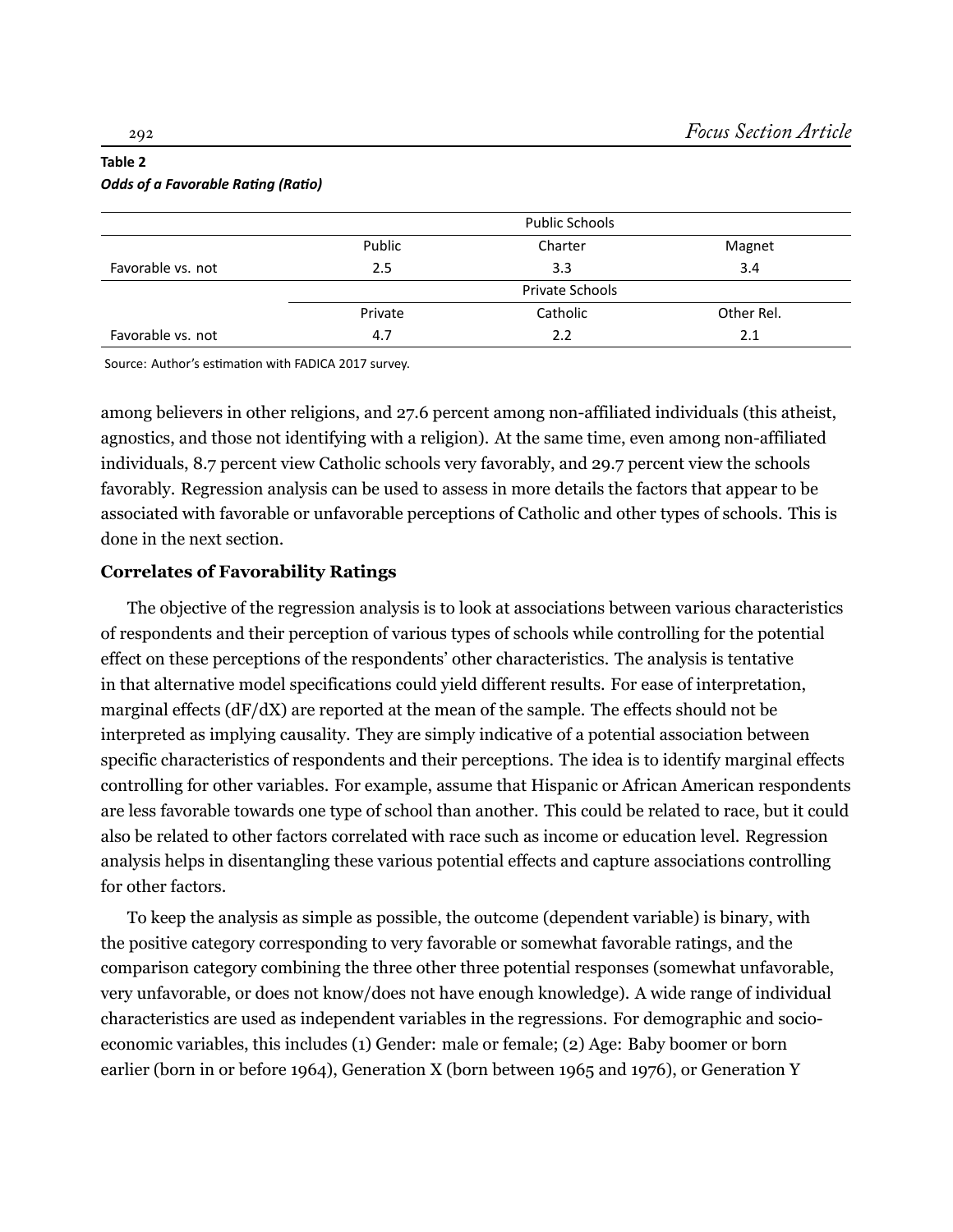(born after 1977); (3) Race: White, Hispanic or Latino, African American, or other races/biracial or multiracial/other; (4) Location: Urban, suburban, or rural; Parental Status: Parent or not a parent of a child; Political affiliation: Republican, Democrat, or independent/something else/not registered; (5) Household yearly income: Low (below \$50,000), middle (between \$50,000 and \$100,000), high (above \$100,000), or no response; (6) Education level: High school or below (some high school, high school graduate, vocational/technical school, or other), undergraduate, or graduate; and (7) Employment: Working full-time or part time, or not working (full-time student, unemployed, stay-at-home parent or retired).

In addition, a number of additional controls are used for variables related to religious perceptions. These controls are: (1) Religious affiliation: Catholic, Other Christian (Protestant or other non-Catholic Christian), Other religious affiliations (Mormonism, Judaism, Islam, Buddhism, Hinduism, other), or no religious affiliation (atheist, agnostic, or not identifying with any religion); (2) Importance of religion: for those with a religious faith, whether they consider their faith as extremely or very important in shaping their daily life; (3) Practice of religion: for those with a religious faith, whether they attend services regularly (almost every week or more often); (4) Active or inactive Catholic: for those who are Catholic, whether they consider themselves to be a somewhat active or very active Catholic; and finally (5) Experience with Catholic schools as a child: Whether the respondent when to Catholic school at any level as a child and whether he/she had a poor experience while in Catholic school (only a small minority of adults who went to Catholic schools as children had a poor experience, but this tends to matter).

Table [3](#page-10-0) provides results from regressions estimated separately for each of the six types of schools identified in the survey. The interpretation of marginal effects that are statistically significant is as follows: a value of 0.050 would indicate that controlling for other factors, the variable is associated with an increase of 5.0 percentage points in the likelihood of perceiving a type of school favorably. For example, the value of 0.078 for men for charter schools suggests that controlling for other factors, men are 7.8 percentage points more likely to have a favorable view of charter schools than women (the reference category for that variable). Note that the results from the analysis are tentative since they simply reflect associations between variables. These correlations need not imply causality.

The following observations can be made on results, focusing on coefficients that are statistically significant at least at the ten percent level. In terms of gender, apart from having more favorable perceptions of charter schools (+7.8 percentage points), men also tend to view private schools more favorably (+4.6 points) than women. In terms of age, in comparison to older respondents, younger respondents tend to have less favorable perceptions of Catholic schools (-7.5 points for Gen X and – 10.0 points for Gen Y). This should be a concern for the future of Catholic schools as these respondents will be the parents of future students. Gen Y respondents also feel more negatively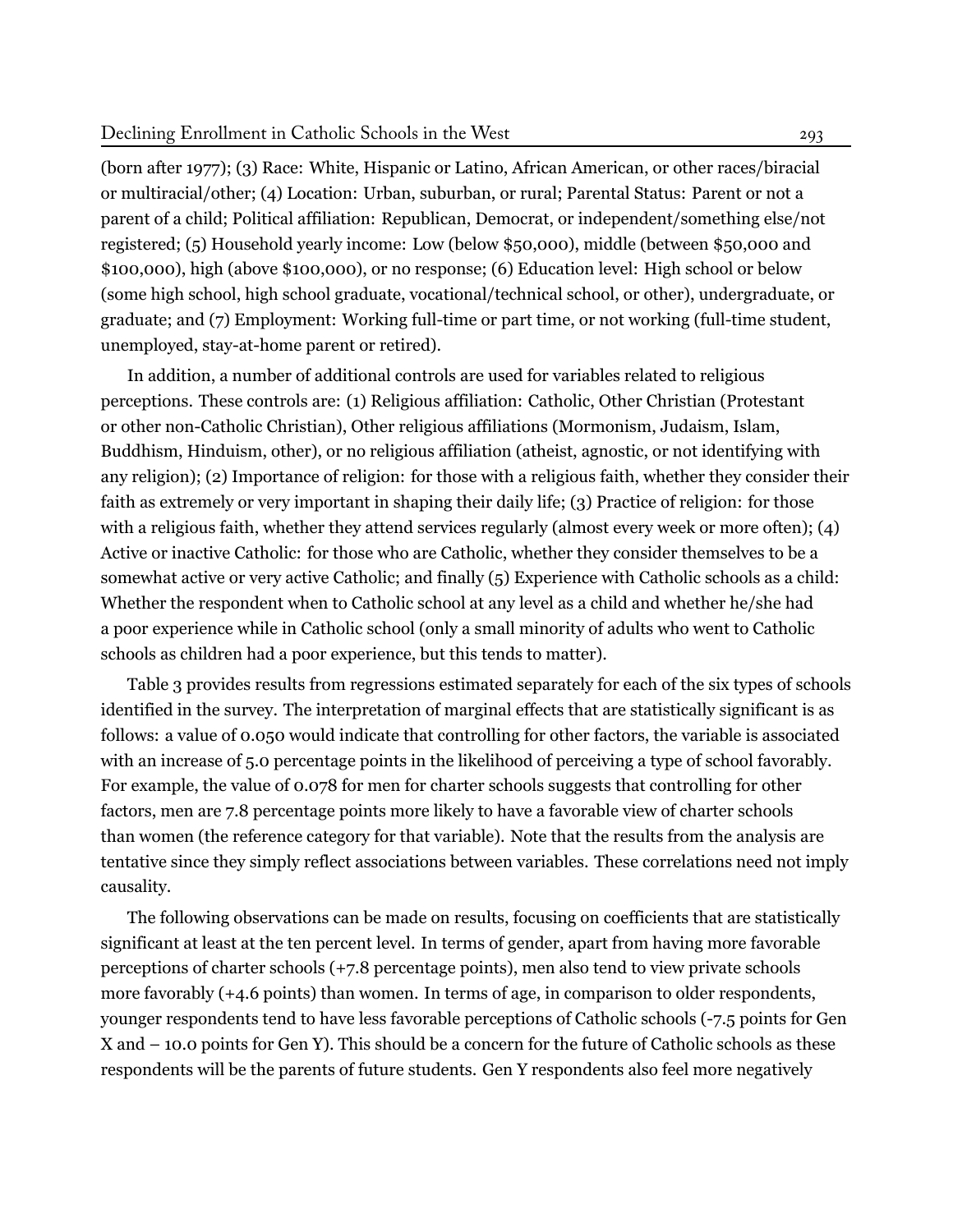towards other religious schools (-6.9 points), but they have more favorable perceptions of public schools (+8.3 points) than older respondents. In terms of race, in comparison to Caucasians/whites, respondent from most other races tend to have more favorable perceptions of charter and magnet schools (gains of +10.8 to +13.0 points), which is not surprising as these schools provide more options at no cost for them when public schools are underperforming. Effects associated with race are not statistically significant for private, Catholic, and other religious schools, which means that Catholic schools do not have a particular advantages with Hispanic populations when controlling for other variables including faith affiliations.

## <span id="page-10-0"></span>**Table 3**

|                              | Public    |            |            | Private  |             |            |  |
|------------------------------|-----------|------------|------------|----------|-------------|------------|--|
| <b>Independent Variables</b> | Public    | Charter    | Magnet     | Private  | Private     | Private    |  |
|                              | Standard  | Schools    | Schools    | Secular  | Catholic    | Other Rel. |  |
|                              |           |            |            |          |             |            |  |
| Gender (Ref. Female)         |           |            |            |          |             |            |  |
| Male                         | 0.004     | $0.078***$ | 0.047      | $0.046*$ | 0.018       | 0.014      |  |
|                              | (0.027)   | (0.028)    | (0.030)    | (0.026)  | (0.029)     | (0.031)    |  |
| Age (Ref. Older)             |           |            |            |          |             |            |  |
| <b>Generation X</b>          | 0.028     | $-0.043$   | $-0.042$   | $-0.037$ | $-0.075*$   | $-0.007$   |  |
|                              | (0.035)   | (0.039)    | (0.042)    | (0.037)  | (0.042)     | (0.042)    |  |
| <b>Generation Y</b>          | $0.083**$ | $-0.038$   | $-0.042$   | $-0.032$ | $-0.100***$ | $-0.069*$  |  |
|                              | (0.034)   | (0.035)    | (0.038)    | (0.033)  | (0.036)     | (0.039)    |  |
| Race (Ref. White)            |           |            |            |          |             |            |  |
| Hispanic/Latino              | $-0.005$  | $0.108***$ | $0.090**$  | 0.037    | $-0.021$    | $-0.051$   |  |
|                              | (0.037)   | (0.033)    | (0.037)    | (0.032)  | (0.039)     | (0.040)    |  |
| African American             | $-0.035$  | $0.117***$ | $0.123**$  | 0.049    | 0.038       | $-0.015$   |  |
|                              | (0.052)   | (0.043)    | (0.049)    | (0.045)  | (0.049)     | (0.057)    |  |
| Other races                  | 0.053     | $0.130***$ | 0.063      | $-0.074$ | $-0.018$    | $-0.004$   |  |
|                              | (0.047)   | (0.043)    | (0.053)    | (0.051)  | (0.055)     | (0.056)    |  |
| Location (Ref. Suburban)     |           |            |            |          |             |            |  |
| Urban                        | $0.071**$ | $0.105***$ | $0.138***$ | 0.019    | 0.007       | 0.029      |  |
|                              | (0.028)   | (0.029)    | (0.030)    | (0.028)  | (0.031)     | (0.033)    |  |
| Rural                        | 0.016     | $-0.024$   | $-0.086**$ | $-0.048$ | $-0.038$    | $-0.014$   |  |
|                              | (0.032)   | (0.034)    | (0.036)    | (0.032)  | (0.035)     | (0.037)    |  |
| Parent (Ref. Not a Parent)   |           |            |            |          |             |            |  |
| Parent                       | $-0.020$  | 0.017      | $-0.021$   | $-0.015$ | $-0.038$    | $-0.057$   |  |
|                              | (0.036)   | (0.038)    | (0.040)    | (0.034)  | (0.036)     | (0.039)    |  |
|                              |           |            |            |          |             |            |  |

## Correlates of Favorable Perceptions by Type of School (Marginal Effects at the Mean dF/dX)

*ConƟnued on next page*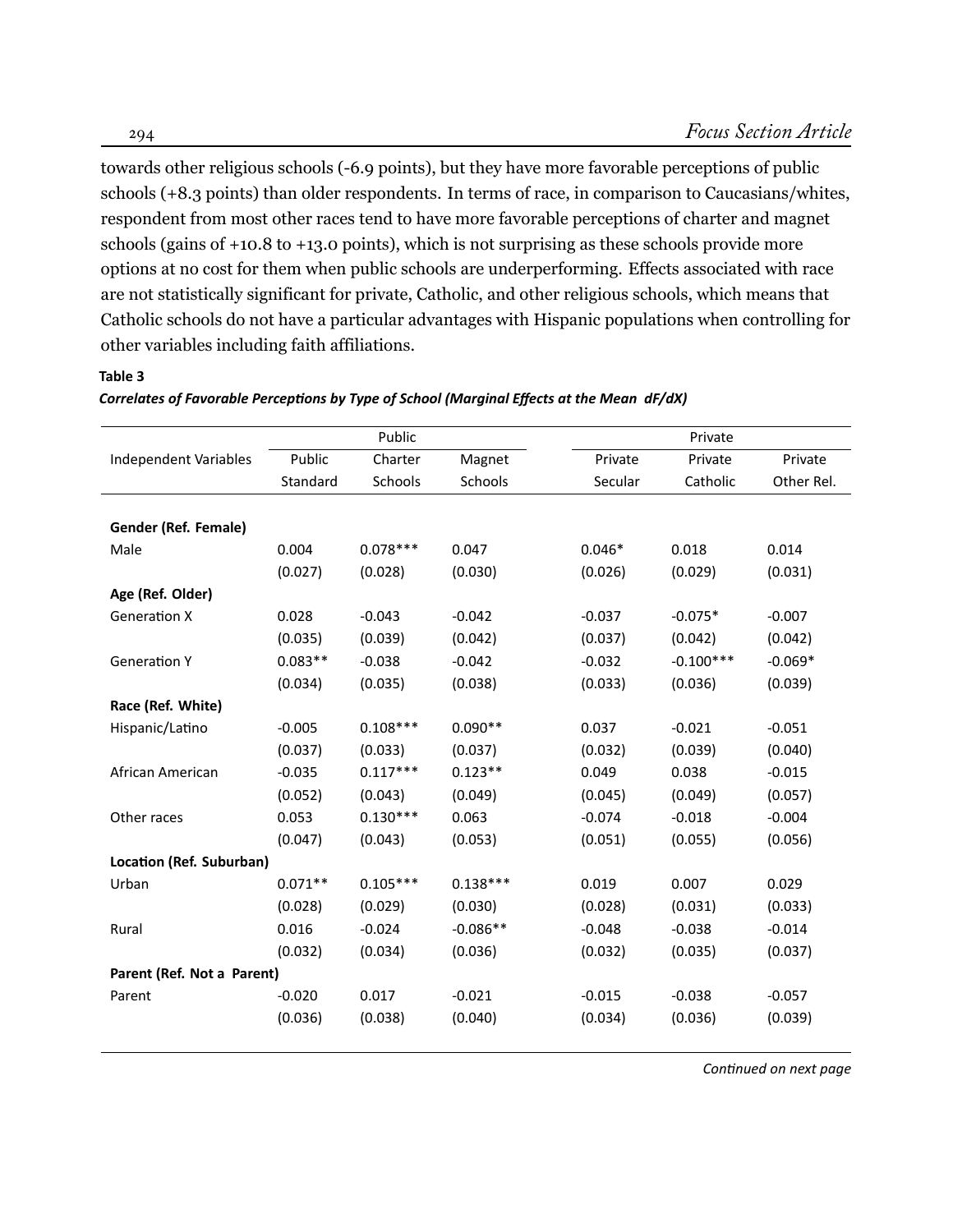|                                   |             |            | Table 3 continued |           |            |            |  |
|-----------------------------------|-------------|------------|-------------------|-----------|------------|------------|--|
|                                   | Public      |            |                   |           | Private    |            |  |
| Independent Variables             | Public      | Charter    | Magnet            | Private   | Private    | Private    |  |
|                                   | Standard    | Schools    | Schools           | Secular   | Catholic   | Other Rel. |  |
| Political affiliation (Ref. Dem.) |             |            |                   |           |            |            |  |
| Republican                        | $-0.131***$ | $-0.033$   | 0.009             | 0.023     | $-0.030$   | $0.077**$  |  |
|                                   | (0.033)     | (0.034)    | (0.035)           | (0.030)   | (0.035)    | (0.034)    |  |
| Independent                       | $-0.110***$ | $-0.061*$  | $-0.051$          | $-0.013$  | $-0.050$   | $-0.023$   |  |
|                                   | (0.032)     | (0.032)    | (0.033)           | (0.029)   | (0.033)    | (0.034)    |  |
| Income (Ref. Low Income)          |             |            |                   |           |            |            |  |
| Medium income                     | $0.071**$   | $0.061**$  | $0.087***$        | 0.008     | $-0.001$   | 0.016      |  |
|                                   | (0.028)     | (0.030)    | (0.031)           | (0.028)   | (0.031)    | (0.033)    |  |
| High income                       | $0.064*$    | $0.083**$  | $0.157***$        | 0.037     | $0.069*$   | $0.079*$   |  |
|                                   | (0.036)     | (0.039)    | (0.039)           | (0.038)   | (0.040)    | (0.044)    |  |
| Income not declared               | $-0.098$    | 0.068      | 0.149             | 0.109     | 0.067      | 0.007      |  |
|                                   | (0.108)     | (0.093)    | (0.113)           | (0.086)   | (0.120)    | (0.115)    |  |
| <b>Education (Ref. HS/Below)</b>  |             |            |                   |           |            |            |  |
| College -                         | $-0.029$    | $-0.043$   | 0.018             | $0.070**$ | 0.023      | 0.043      |  |
| Undergraduate                     |             |            |                   |           |            |            |  |
|                                   | (0.031)     | (0.033)    | (0.035)           | (0.031)   | (0.032)    | (0.035)    |  |
| College - Graduate                | 0.017       | $-0.036$   | $0.087*$          | 0.058     | $0.096**$  | 0.011      |  |
|                                   | (0.044)     | (0.048)    | (0.047)           | (0.039)   | (0.042)    | (0.050)    |  |
| Work (Ref. Not Employed)          |             |            |                   |           |            |            |  |
| Employed                          | 0.014       | 0.007      | 0.041             | $0.050*$  | $0.059*$   | $-0.001$   |  |
|                                   | (0.029)     | (0.030)    | (0.032)           | (0.028)   | (0.030)    | (0.032)    |  |
| Faith (Ref. Not Affiliated)       |             |            |                   |           |            |            |  |
| Catholic                          | 0.060       | 0.019      | $-0.061$          | $-0.032$  | $0.250***$ | $0.096**$  |  |
|                                   | (0.045)     | (0.044)    | (0.047)           | (0.041)   | (0.040)    | (0.047)    |  |
| Christian                         | $-0.015$    | $0.084**$  | 0.012             | $-0.003$  | $0.176***$ | $0.190***$ |  |
|                                   | (0.043)     | (0.042)    | (0.047)           | (0.040)   | (0.037)    | (0.043)    |  |
| Other religion                    | $-0.029$    | $0.111**$  | 0.070             | 0.005     | 0.068      | $0.127**$  |  |
|                                   | (0.060)     | (0.052)    | (0.061)           | (0.055)   | (0.051)    | (0.055)    |  |
| <b>Importance of Religion</b>     |             |            |                   |           |            |            |  |
| Faith important                   | $-0.047$    | 0.026      | 0.005             | 0.045     | $0.099***$ | $0.218***$ |  |
|                                   | (0.030)     | (0.032)    | (0.035)           | (0.030)   | (0.033)    | (0.034)    |  |
| Attending services                | 0.033       | $0.082***$ | $0.091***$        | 0.043     | 0.036      | $0.105***$ |  |
| regularly                         |             |            |                   |           |            |            |  |
|                                   | (0.031)     | (0.032)    | (0.034)           | (0.030)   | (0.034)    | (0.035)    |  |
| <b>Active Catholic</b>            | $-0.063$    | $0.075*$   | $0.117***$        | 0.044     | $0.171***$ | 0.067      |  |

*ConƟnued on next page*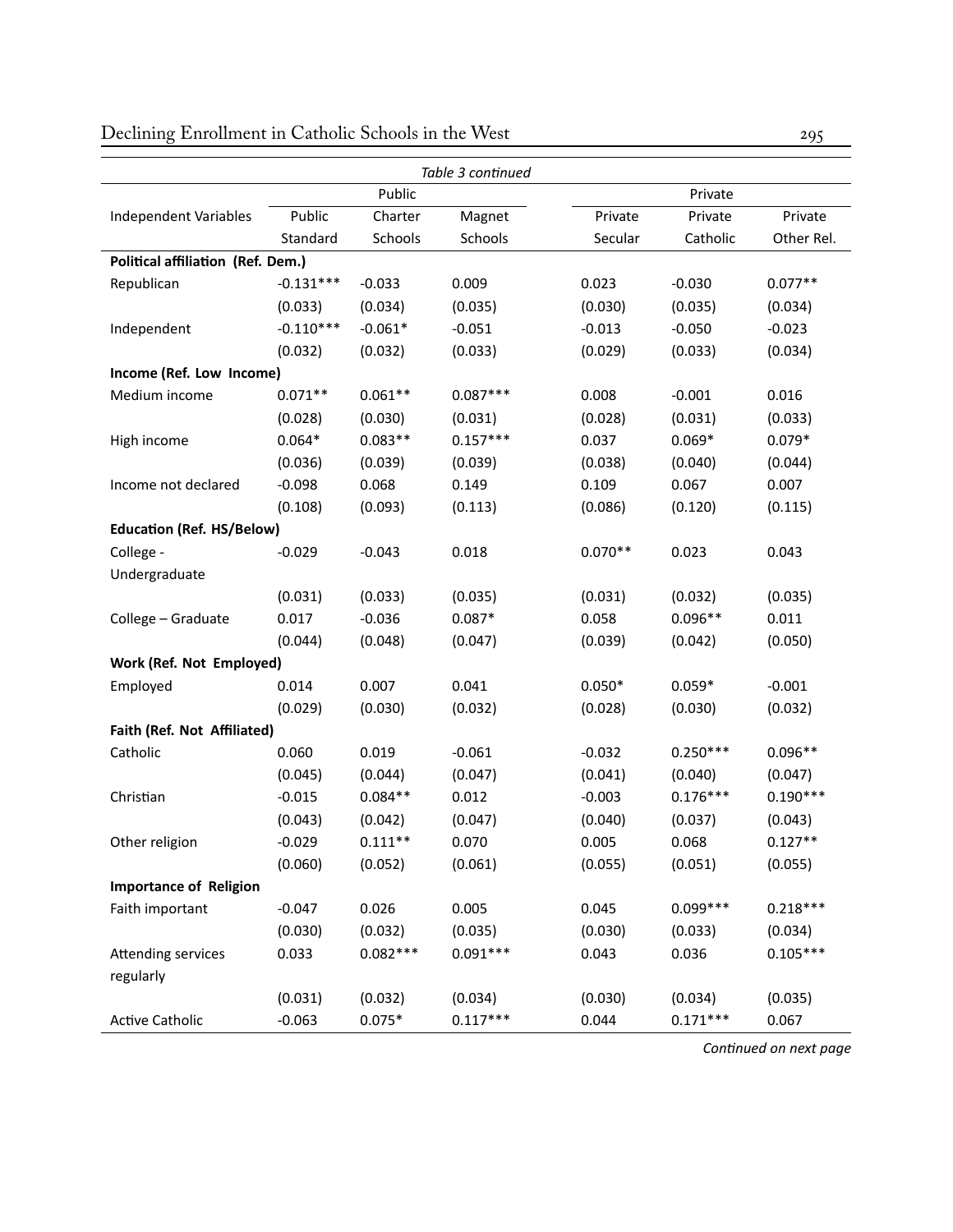| Table 3 continued        |            |          |                |           |             |             |  |
|--------------------------|------------|----------|----------------|-----------|-------------|-------------|--|
|                          | Public     |          |                | Private   |             |             |  |
| Independent Variables    | Public     | Charter  | Magnet         | Private   | Private     | Private     |  |
|                          | Standard   | Schools  | <b>Schools</b> | Secular   | Catholic    | Other Rel.  |  |
|                          | (0.043)    | (0.039)  | (0.041)        | (0.037)   | (0.038)     | (0.044)     |  |
| School in Childhood      |            |          |                |           |             |             |  |
| <b>Attended Catholic</b> | $-0.070*$  | 0.014    | 0.013          | $0.078**$ | $0.240***$  | $0.086**$   |  |
| school                   |            |          |                |           |             |             |  |
|                          | (0.037)    | (0.037)  | (0.039)        | (0.032)   | (0.032)     | (0.039)     |  |
| Poor exp. in Catholic    | $0.126***$ | $-0.052$ | 0.013          | $-0.007$  | $-0.388***$ | $-0.199***$ |  |
| school                   |            |          |                |           |             |             |  |
|                          | (0.049)    | (0.072)  | (0.073)        | (0.066)   | (0.080)     | (0.074)     |  |
|                          |            |          |                |           |             |             |  |
| Observations             | 1,403      | 1,403    | 1,403          | 1,403     | 1,403       | 1,403       |  |
| Pseudo R-squared         | 0.0427     | 0.0745   | 0.0977         | 0.0466    | 0.182       | 0.135       |  |
| Log Likelihood           | $-799.2$   | $-811.9$ | $-839.7$       | $-764.7$  | $-727.5$    | $-809.1$    |  |

Source: Author's estimation with FADICA 2017 survey.

Note: Standard errors in parenthesis. Levels of statistical significance: \*\*\* for 0.001, \*\* for 0.05, \* for 0.1.

In terms of location, in comparison with suburban respondents, urban respondents have more favorable perceptions of all three types of public schools (gains of +7.1 to +13.8 points), while rural respondents perceive magnet schools less favorably (-8.6 points). It should be noted here that few charter schools are located in rural areas since they tend to be concentrated in a few major cities such as New Orleans, New York, and Washington, DC. The corresponding effects for the various types of private schools, including Catholic and other religious schools, are again not statistically significant.

In terms of socio-economic characteristics, in comparison to individuals with low incomes, those with medium or high incomes view all three types of public schools more favorably (gains ranging from +6.1 points to +15.7 points), but most effects for private schools are not statistically significant except for non-Catholic religious schools (+7.9 points for high income respondents). For education levels, when effects are statistically significant, better educated individuals tend to have more favorable perceptions of magnet, private, and Catholic schools. Finally, employed individuals tend to view private and Catholic schools more favorably (gains of respectively +5.0 and +5.9 points). The overall effect of socio-economic variables thus seems not fully clear in terms of whether better off individuals (considering the combination of income, education, and employment) view Catholic schools more favorably or not. Indeed, on the one hand higher incomes are associated with more favorable perceptions of public schools, yet education and employment are associated with better perceptions of Catholic schools.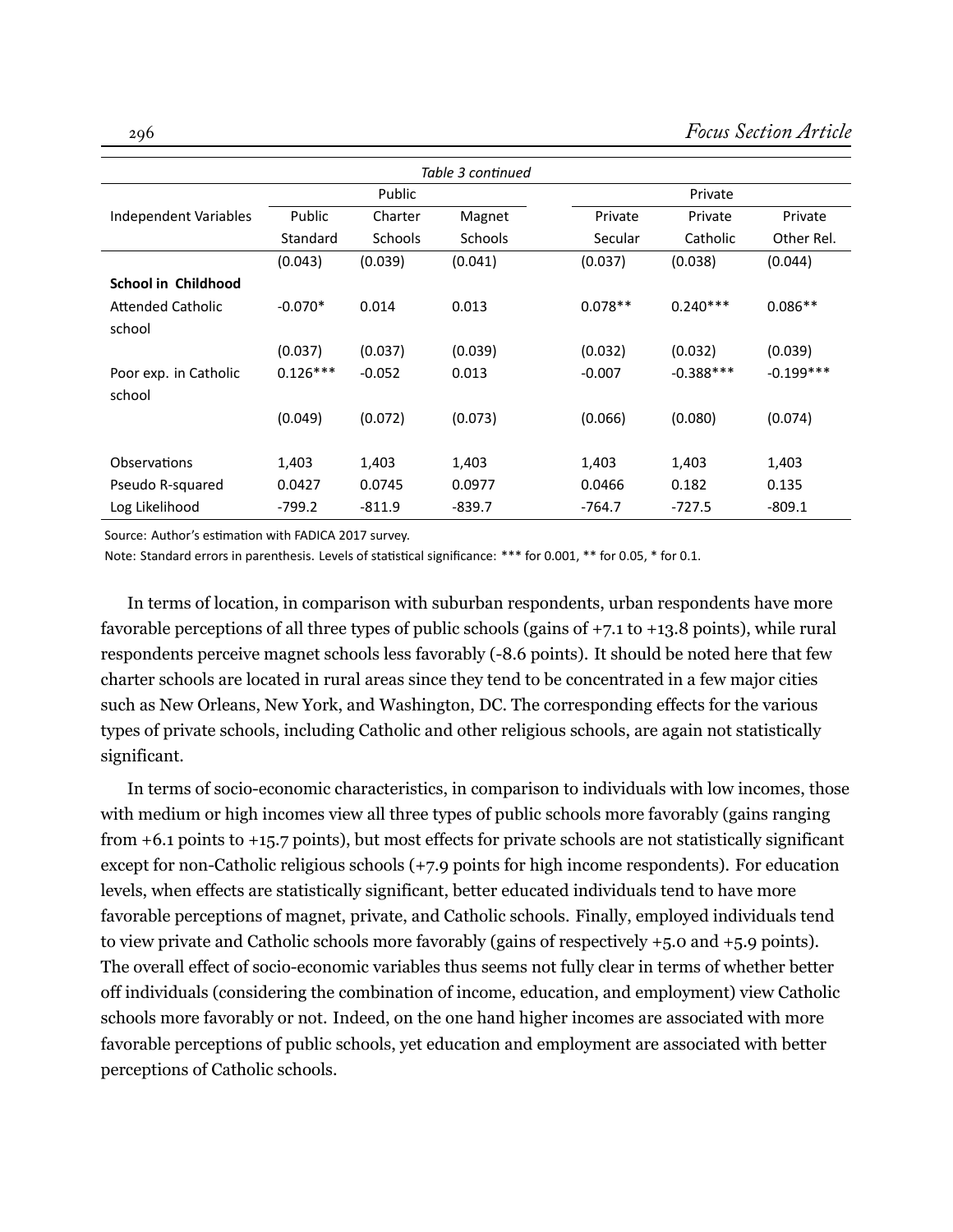Being a parent does not seem to have an effect on favorability ratings, but most of the sample consists of parents, even if some respondents do not (yet) have children, especially among younger groups. On the other hand, political affiliations seem to matter, with results conforming expectations. In comparison to Democrats, Republicans tend to have a less favorable perception of public schools (-13.1 points), and a more favorable perception of non-Catholic religious schools (+7.7 points). Independents also have less favorable perceptions of public schools (-11.0 points) and charter schools (-6.1 points).

Information is available in the survey on faith affiliations and the practice of the faith. In comparison to respondents not affiliated with any religion, Christian respondents and those affiliated with other religions view charter schools more favorably (gains of +8.4 and +11.1 points). Catholics and Christians have substantially more favorable perceptions of Catholic schools (gains of +25.0 and +17.6 points, respectively), which is again not surprising. Respondents affiliated with a religion tend to view other religious schools more favorably than those without a faith affiliation (gains of +9.6 to +19.0 points). By and large, respondents who state that their faith is important in their daily life, who attend religious services regularly, and who describe themselves as active Catholics (among those who are Catholic) tend to have more favorable views of Catholic and other religious schools, but also of charter and magnet schools. Finally, respondents who attended Catholic schools as children tend to view public schools less favorably (-7.0 points) and all three types of private schools more favorably (gains ranging from +7.8 points to +24.0 points). However, again not surprisingly, the reverse is observed for those respondents who attended Catholic schools and had a poor experience in those schools, with the largest effect in being observed towards Catholic schools for that specific but fairly small group (-38.8 points).

## **Conclusion**

Considering the enrollment challenge faced by Catholic schools in many developed countries, and considering specifically the case of the United States, this paper explored the question of how favorably Catholic schools are perceived in comparison to other types of schools. Conceptually, favorability ratings matter since parents not perceiving Catholic schools favorably are not likely to consider the schools for their children. Catholic schools have important assets, not the least of which is a perception that students in these schools tend to do well academically. But the reasons for parents choosing Catholic schools may not be solely related to their academic quality, even if that factor matters. The survey on which analysis provided in this paper is based suggests that parents who enroll their children in Catholic schools have priorities for what their children should learn that differ from those of parents not interested in considering the schools for their children. For parents with children in Catholic schools, teaching of values and faith is valued more than for parents not interested in Catholic schools for which instead academic performance and skills for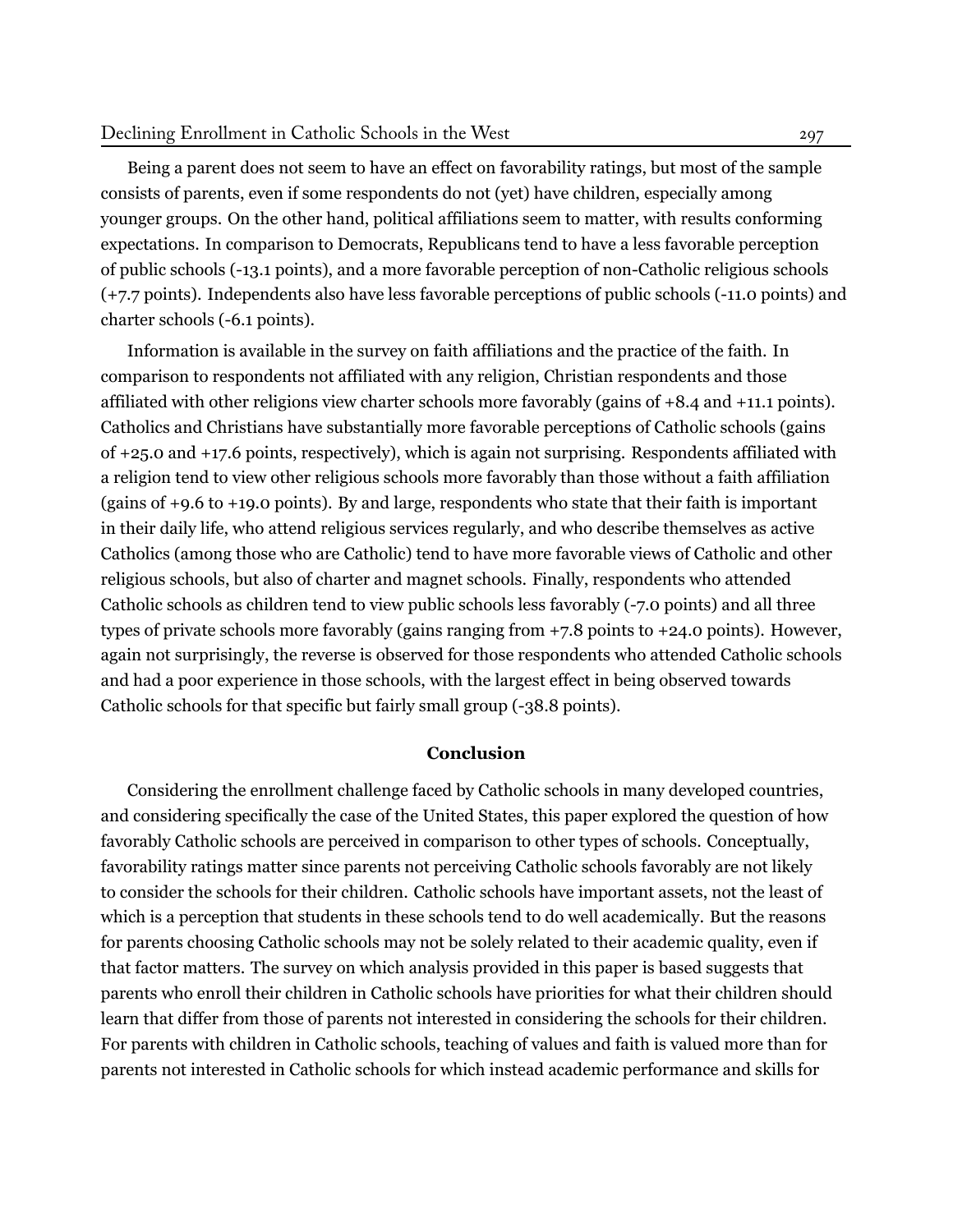college and labor markets matter most.

This appears as well indirectly in the analysis provided in this paper. Both statistical and regression analyses were used to assess favorability ratings for Catholic and other types of schools. While almost two thirds of the population has a favorable perception of Catholic schools, one fourth does not. The reasons for these perceptions are likely complex, but an important finding from the analysis is that the characteristics of respondents with the largest effects on how favorably Catholic schools are perceived tend to relate, not surprisingly, to their faith affiliation, how they practice their faith, and their own experience as children with Catholic schools. Other characteristics also matter, but typically less in terms of the magnitude of the effects observed. This is an important finding for thinking of how to think of the strengths of Catholic schools in an increasingly competitive marketplace.

The analysis provided in this paper, based on preliminary work conducted for the closing plenary of OIEC's World Congress in New York, is however just a first take at drawing insights from the rich data collected by FADICA and NCEA. More detailed research on parental willingness to consider Catholic schools for their children and on the priorities of parents for what their children should learn in school is planned, possibly for inclusion in a forthcoming special issue of this journal on some of those issues.

#### **References**

- <span id="page-14-2"></span>Bryk, A., Lee, V. E., & Holland, P. B. (1993). *Catholic Schools and the common good*. Harvard University Press.
- <span id="page-14-3"></span>Carbonaro, W. (2006). Public-private differences in achievement among kindergarten students: Differences in learning opportunities and student outcomes. *American Journal of Education*, *113*(1), 31-65. https://doi.org/10.1086/506493
- <span id="page-14-1"></span>Coleman, J. S., & Hoffa, T. (1987). *Public and private high schools: The impact of communities*. Basic Books.
- <span id="page-14-0"></span>Coleman, J. S., Hoffer, T., Kilgore, S., et al. (1982). *High school achievement: Public, Catholic, and private schools compared*. Basic Books.
- <span id="page-14-6"></span>Elder, T., & Jepsen, C. (2014). Are Catholic primary schools more effective than public primary schools? *Journal of Urban Economics*, *80*, 28-38. https://doi.org/10.1016/j.jue.2013.10.001
- <span id="page-14-4"></span>Evans, W. N., & Schwab, R. M. (1995). Finishing high school and starting college: Do Catholic schools make a difference? *The Quarterly Journal of Economics*, *110*(4), 941-974. https:// doi.org/10.2307/2946645
- <span id="page-14-5"></span>Freeman, K. J., & Berends, M. (2016). The Catholic school advantage in a changing social landscape: Consistency or increasing fragility? *Journal of School Choice*, *10*(1), 22-47. https://doi.org/ 10.1080/15582159.2015.1132937